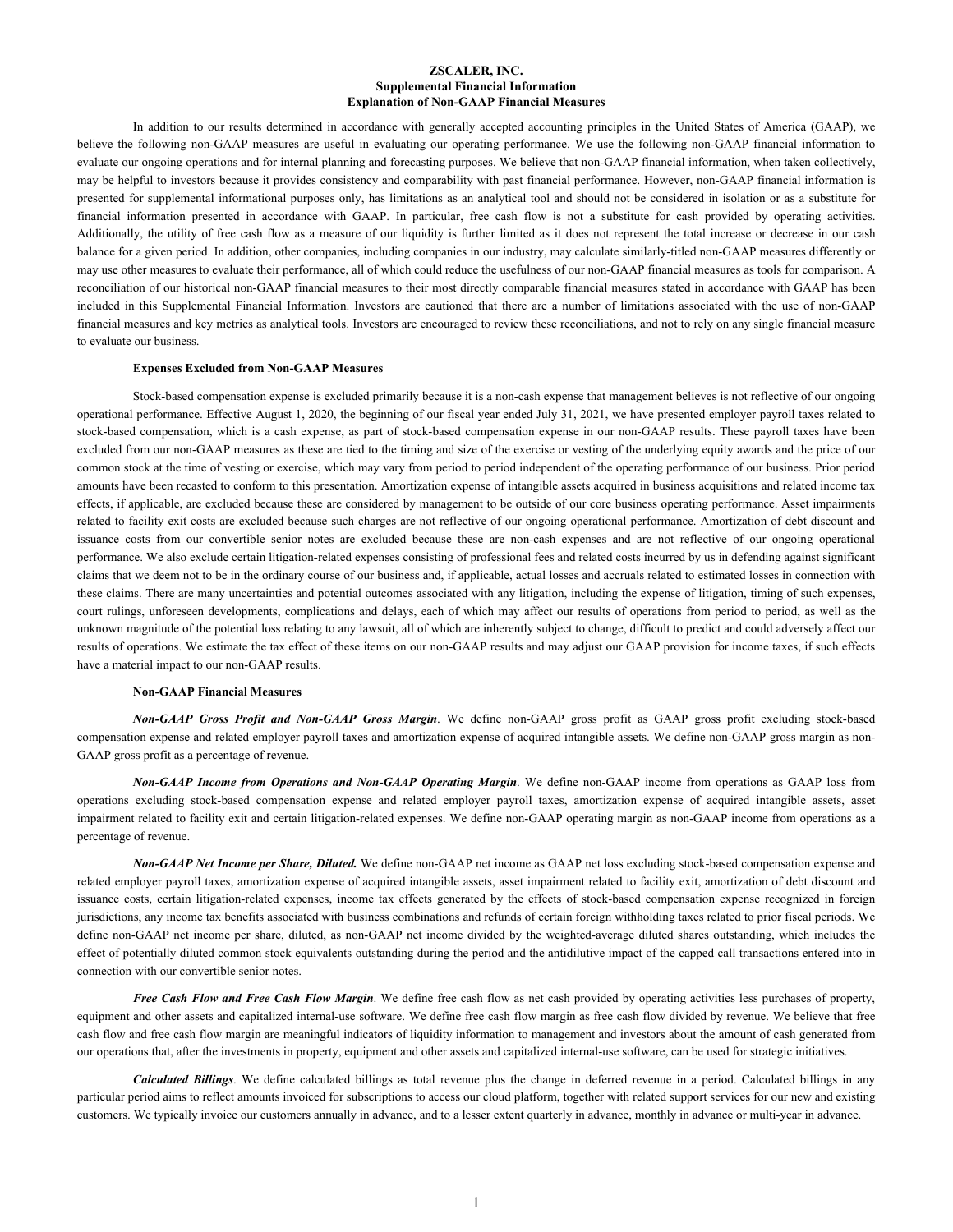# **Condensed Consolidated Statements of Operations**

*(in thousands, except per share amounts) (unaudited)*

| <b>Fiscal Quarter</b>                                                                             |              | <b>Q4 FY20</b> |               | <b>Q1 FY21</b> |              | <b>Q2 FY21</b> |                      | <b>Q3 FY21</b> |                      | <b>Q4 FY21</b> |                                 | Q1 FY22    |                    | <b>Q2 FY22</b>                       |               | <b>Q3 FY22</b> |
|---------------------------------------------------------------------------------------------------|--------------|----------------|---------------|----------------|--------------|----------------|----------------------|----------------|----------------------|----------------|---------------------------------|------------|--------------------|--------------------------------------|---------------|----------------|
| End of Fiscal Quarter                                                                             |              | 7/31/2020      |               | 10/31/2020     |              | 1/31/2021      |                      | 4/30/2021      |                      | 7/31/2021      |                                 | 10/31/2021 |                    | 1/31/2022                            |               | 4/30/2022      |
| Beginning of Fiscal Quarter                                                                       |              | 5/1/2020       |               | 8/1/2020       |              | 11/1/2020      |                      | 2/1/2021       |                      | 5/1/2021       |                                 | 8/1/2021   |                    | 11/1/2021                            |               | 2/1/2022       |
| Revenue                                                                                           |              | \$125,887      |               | \$142,578      |              | \$157,044      |                      | \$176,404      |                      | \$197,074      |                                 | \$230,517  |                    | \$255,563                            |               | \$286,807      |
| Cost of revenue (1)(2)                                                                            |              | 31,358         |               | 31,727         |              | 34,135         |                      | 38,977         |                      | 45,478         |                                 | 52,169     |                    | 57,783                               |               | 64,022         |
| Gross profit                                                                                      |              | 94,529         |               | 110,851        |              | 122,909        |                      | 137,427        |                      | 151,596        |                                 | 178,348    |                    | 197,780                              |               | 222,785        |
| Operating expenses:                                                                               |              |                |               |                |              |                |                      |                |                      |                |                                 |            |                    |                                      |               |                |
| Sales and marketing (1)(2)                                                                        |              | 89,222         |               | 96,889         |              | 110,403        |                      | 115,730        |                      | 136,385        |                                 | 153,786    |                    | 175,073                              |               | 192,132        |
| Research and development <sup>(1)(2)</sup>                                                        |              | 32,785         |               | 35,770         |              | 41,751         |                      | 40,952         |                      | 56,180         |                                 | 65,216     |                    | 69,195                               |               | 76,578         |
| General and administrative (1)(3)(4)                                                              |              | 17,409         |               | 20,859         |              | 24,653         |                      | 24,595         |                      | 26,428         |                                 | 33,717     |                    | 37,444                               |               | 40,672         |
| Total operating expenses                                                                          |              | 139,416        |               | 153,518        |              | 176,807        |                      | 181,277        |                      | 218,993        |                                 | 252,719    |                    | 281,712                              |               | 309,382        |
| Loss from operations                                                                              |              | (44, 887)      |               | (42,667)       |              | (53,898)       |                      | (43, 850)      |                      | (67, 397)      |                                 | (74, 371)  |                    | (83,932)                             |               | (86, 597)      |
| Interest income                                                                                   |              | 1,072          |               | 940            |              | 755            |                      | 593            |                      | 524            |                                 | 473        |                    | 557                                  |               | 949            |
| Interest expense <sup>(5)</sup>                                                                   |              | (5,025)        |               | (13,049)       |              | (13,245)       |                      | (13, 436)      |                      | (13, 634)      |                                 | (13, 835)  |                    | (14,040)                             |               | (14,246)       |
| Other income (expense), net                                                                       |              | (252)          |               | 268            |              | 518            |                      | 71             |                      | 329            |                                 | (589)      |                    | (844)                                |               | (2,001)        |
| Loss before income taxes                                                                          |              | (49,092)       |               | (54, 508)      |              | (65, 870)      |                      | (56, 622)      |                      | (80, 178)      |                                 | (88, 322)  |                    | (98, 259)                            |               | (101, 895)     |
| Provision (benefit) for income taxes                                                              |              | 457            |               | 498            |              | 1,671          |                      | 1,837          |                      | 845            |                                 | 2,479      |                    | 2,161                                |               | (490)          |
| Net loss                                                                                          | \$           | (49, 549)      | \$            | (55,006)       | $\mathbb{S}$ | (67, 541)      | \$                   | (58, 459)      | $\mathbb{S}$         | (81,023)       | $\mathbb{S}$                    | (90, 801)  |                    | \$(100, 420)                         |               | \$(101,405)    |
| Net loss per share, basic and diluted                                                             | S            | (0.38)         | <sup>\$</sup> | (0.41)         | \$           | (0.50)         | S                    | (0.43)         | <sup>\$</sup>        | (0.59)         | S                               | (0.65)     | S                  | (0.71)                               | \$            | (0.72)         |
| Weighted-average shares used in computing<br>net loss per share, basic and diluted <sup>(6)</sup> |              | 131,660        |               | 133,452        |              | 135,024        |                      | 136,385        |                      | 137,778        |                                 | 139,296    |                    | 140,515                              |               | 141,422        |
|                                                                                                   |              |                |               |                |              |                |                      |                |                      |                |                                 |            |                    |                                      |               |                |
| $(1)$ Includes stock-based compensation expense and related payroll taxes as follows:             |              |                |               |                |              |                |                      |                |                      |                |                                 |            |                    |                                      |               |                |
| Cost of revenue                                                                                   | $\mathbb{S}$ | $3,117$ \$     |               | 3,266          | - \$         | 3,308          | $\mathbb{S}$         | 3,665          | $\mathcal{S}$        | 5,033          | \$                              | 5,319      | $\mathbf{\hat{s}}$ | 5,766                                | $\mathbb{S}$  | 6,511          |
| Sales and marketing                                                                               |              | 32,054         |               | 32,654         |              | 33,864         |                      | 34,798         |                      | 42,957         |                                 | 43,464     |                    | 47,666                               |               | 53,576         |
| Research and development                                                                          |              | 13,458         |               | 14,900         |              | 17,747         |                      | 15,033         |                      | 25,558         |                                 | 28,570     |                    | 30,000                               |               | 31,366         |
| General and administrative                                                                        |              | 7,351          |               | 9,509          |              | 12,194         |                      | 11,681         |                      | 12,395         |                                 | 18,741     |                    | 20,613                               |               | 20,113         |
| Total                                                                                             |              | 55,980         | \$            | 60,329         | \$           | 67,113         | $\mathbb{S}$         | 65,177         | S                    | 85,943         | \$                              | 96,094     |                    | \$104,045                            | <sup>\$</sup> | 111,566        |
|                                                                                                   |              |                |               |                |              |                |                      |                |                      |                |                                 |            |                    |                                      |               |                |
| $^{(2)}$ Includes amortization expense of acquired intangible assets as follows:                  |              |                |               |                |              |                |                      |                |                      |                |                                 |            |                    |                                      |               |                |
| Cost of revenue                                                                                   | $\mathbf S$  | 1,272          | \$            | 1,504          | $\mathbb{S}$ | 1,503          | \$                   | 1,503          | \$                   | 1,958          | $\mathcal{S}$                   | 2,056      | \$                 | 2,000                                | $\mathcal{S}$ | 1,980          |
| Sales and marketing                                                                               |              | 50             |               | 73             |              | 73             |                      | 73             |                      | 108            |                                 | 170        |                    | 178                                  |               | 178            |
| Research and development                                                                          |              |                |               |                |              |                |                      |                |                      |                |                                 |            |                    | 53                                   |               | 80             |
| Total                                                                                             |              | 1,322          | \$            | 1,577          | \$           | 1,576          | \$                   | 1,576          | \$                   | 2,066          | S                               | 2,226      | \$                 | 2,231                                | S             | 2,238          |
| $^{(3)}$ Includes asset impairment related to<br>facility exit as follows:                        |              |                |               | $416 \quad$ \$ |              |                |                      |                | <b>S</b>             |                | - S                             |            |                    |                                      |               |                |
|                                                                                                   |              |                |               |                |              |                |                      |                |                      |                |                                 |            |                    |                                      |               |                |
| $(4)$ Includes litigation-related expenses as<br>follows:                                         | \$           | 3S             |               |                |              |                | $\sqrt{\frac{2}{2}}$ |                | $\sqrt{\frac{2}{2}}$ |                | $\frac{\mathsf{s}}{\mathsf{s}}$ |            | <sup>\$</sup>      |                                      |               |                |
|                                                                                                   |              |                |               |                |              |                |                      |                |                      |                |                                 |            |                    |                                      |               |                |
| $(5)$ Includes amortization of debt discount<br>and issuance costs as follows:                    | $\mathbb{S}$ | $4,885$ \$     |               | $12,690$ \$    |              | 12,882 \$      |                      | $13,077$ \$    |                      |                |                                 |            |                    | 13,274 \$ 13,476 \$ 13,680 \$ 13,887 |               |                |

<sup>(6)</sup> Since we have reported GAAP net losses for all periods presented, we have excluded all potentially dilutive securities from the calculation of the diluted net loss per share attributable to common stockholders as their effect is antidilutive and accordingly, basic net loss per share equals diluted net loss per share for all periods presented.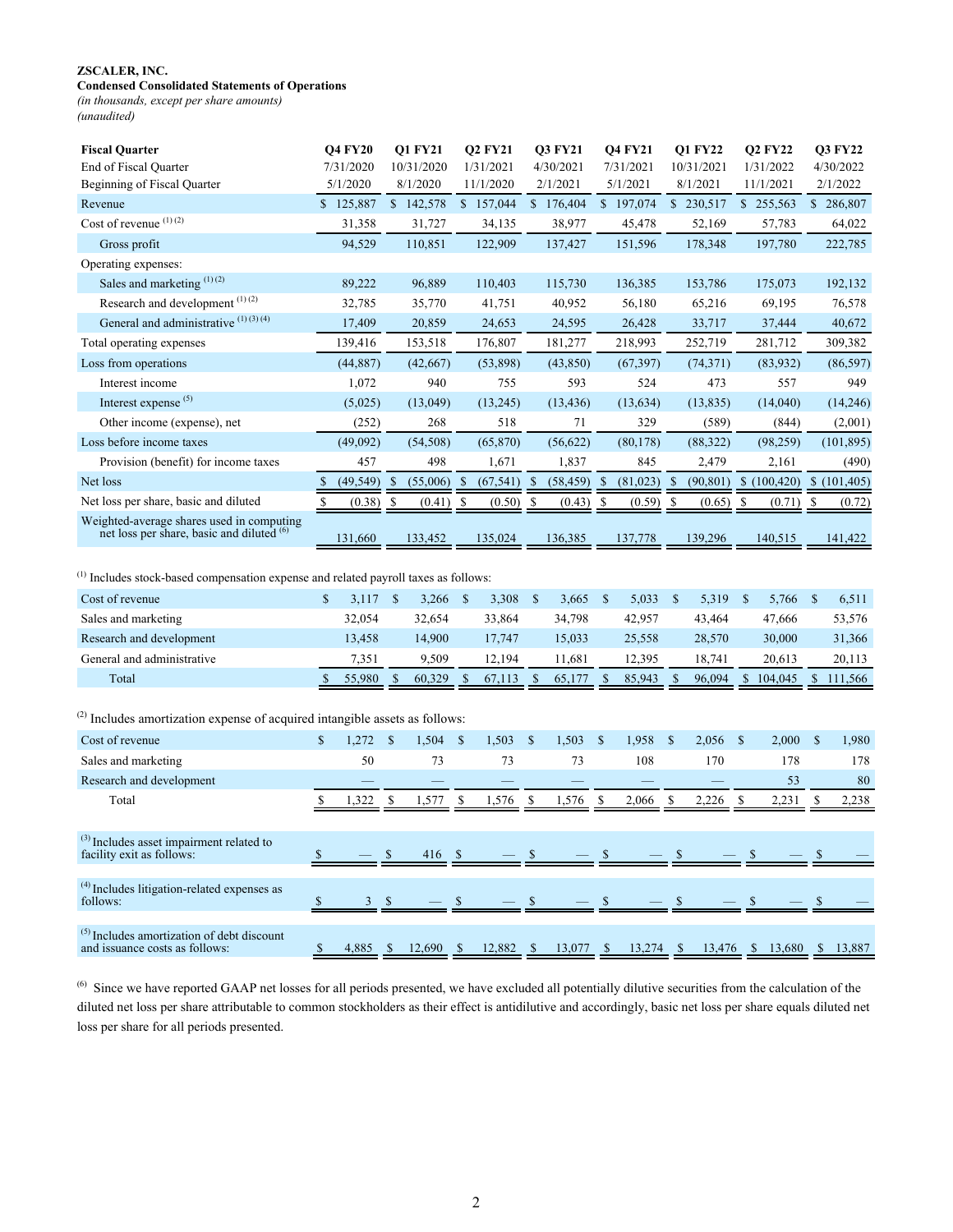### **Non-GAAP Condensed Consolidated Statements of Operations**

*(in thousands, except per share amounts) (unaudited)*

| <b>Fiscal Ouarter</b><br>End of Fiscal Quarter<br>Beginning of Fiscal Quarter          | <b>O4 FY20</b><br>7/31/2020<br>5/1/2020 | <b>O1 FY21</b><br>10/31/2020<br>8/1/2020 | <b>O2 FY21</b><br>1/31/2021<br>11/1/2020 | <b>O3 FY21</b><br>4/30/2021<br>2/1/2021 | <b>Q4 FY21</b><br>7/31/2021<br>5/1/2021 | Q1 FY22<br>10/31/2021<br>8/1/2021 | <b>Q2 FY22</b><br>1/31/2022<br>11/1/2021 | <b>Q3 FY22</b><br>4/30/2022<br>2/1/2022 |
|----------------------------------------------------------------------------------------|-----------------------------------------|------------------------------------------|------------------------------------------|-----------------------------------------|-----------------------------------------|-----------------------------------|------------------------------------------|-----------------------------------------|
| Revenue                                                                                | 125,887                                 | \$<br>142,578                            | \$157,044                                | \$176,404                               | $\mathbb{S}$<br>197,074                 | \$230,517                         | \$255,563                                | 286,807<br>\$                           |
| Cost of revenue                                                                        | 26,969                                  | 26,957                                   | 29,324                                   | 33,809                                  | 38,487                                  | 44,794                            | 50,017                                   | 55,531                                  |
| Gross profit                                                                           | 98,918                                  | 115,621                                  | 127,720                                  | 142,595                                 | 158,587                                 | 185,723                           | 205,546                                  | 231,276                                 |
| Operating expenses:                                                                    |                                         |                                          |                                          |                                         |                                         |                                   |                                          |                                         |
| Sales and marketing                                                                    | 57,118                                  | 64,162                                   | 76,466                                   | 80,859                                  | 93,320                                  | 110,152                           | 127,229                                  | 138,378                                 |
| Research and development                                                               | 19,327                                  | 20,870                                   | 24,004                                   | 25,919                                  | 30,622                                  | 36,646                            | 39,142                                   | 45,132                                  |
| General and administrative                                                             | 10,055                                  | 10,934                                   | 12,459                                   | 12,914                                  | 14,033                                  | 14,976                            | 16,831                                   | 20,559                                  |
| Total operating expenses                                                               | 86,500                                  | 95,966                                   | 112,929                                  | 119,692                                 | 137,975                                 | 161,774                           | 183,202                                  | 204,069                                 |
| Income from operations                                                                 | 12,418                                  | 19,655                                   | 14,791                                   | 22,903                                  | 20,612                                  | 23,949                            | 22,344                                   | 27,207                                  |
| Interest income                                                                        | 1,072                                   | 940                                      | 755                                      | 593                                     | 524                                     | 473                               | 557                                      | 949                                     |
| Interest expense                                                                       | (140)                                   | (359)                                    | (363)                                    | (359)                                   | (360)                                   | (359)                             | (360)                                    | (359)                                   |
| Other income (expense), net                                                            | (252)                                   | 268                                      | 518                                      | 71                                      | 329                                     | (589)                             | (844)                                    | (2,001)                                 |
| Income before income taxes                                                             | 13,098                                  | 20,504                                   | 15,701                                   | 23,208                                  | 21,105                                  | 23,474                            | 21,697                                   | 25,796                                  |
| Provision for income taxes $(1)$                                                       | 1,077                                   | 498                                      | 1,671                                    | 1,837                                   | 845                                     | 2,479                             | 2,522                                    | 1,064                                   |
| Non-GAAP net income                                                                    | 12,021                                  | 20,006<br>S                              | 14,030<br><sup>S</sup>                   | 21,371                                  | S<br>20,260                             | 20,995                            | 19,175<br>S                              | 24,732<br><sup>S</sup>                  |
| Non-GAAP net income per share, diluted                                                 | 0.08                                    | <sup>\$</sup><br>0.14                    | \$<br>0.10                               | 0.15                                    | 0.14<br>S                               | 0.14                              | 0.13                                     | 0.17                                    |
| Weighted-average shares used in<br>computing non-GAAP net income per<br>share, diluted | 141,465                                 | 143,372                                  | 144,623                                  | 144,913                                 | 145,674                                 | 147,541                           | 148,801                                  | 146,915                                 |

 $<sup>(1)</sup>$  We use our GAAP provision for income taxes for purposes of determining our non-GAAP income tax expense. The difference between our GAAP</sup> and non-GAAP income tax expense represents the effects of stock-based compensation expense recognized in foreign jurisdictions and any income tax benefits associated with business combinations. The income tax benefit related to stock-based compensation expense included in the GAAP provision for income taxes was not material for all periods presented. In the fiscal quarter ended July 31, 2020 and January 31, 2022, we recorded a tax benefit of \$0.6 million and \$0.4 million, respectively, associated with intangible assets recognized as a result of our business acquisitions. In the fiscal quarter ended April 30, 2022, we recorded a tax benefit of \$1.6 million associated with a refund of certain foreign withholding taxes relating to the prior fiscal year.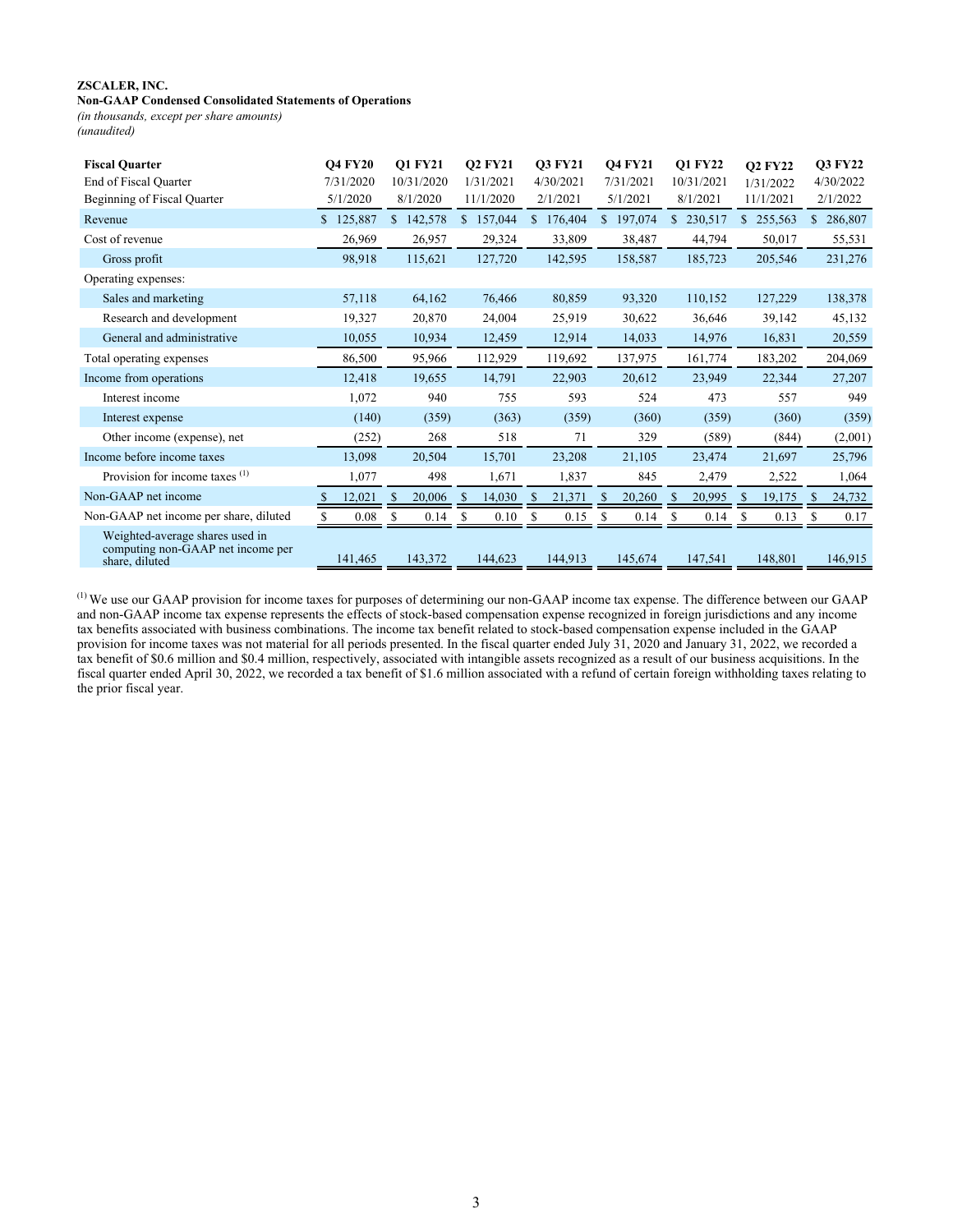### **Condensed Consolidated Balance Sheets**

*(in thousands)*

*(unaudited)*

.

| <b>Fiscal Quarter</b>                                                     | <b>O4 FY20</b>       | <b>O1 FY21</b>        | <b>Q2 FY21</b>         | <b>O3 FY21</b>              | <b>Q4 FY21</b>  | <b>Q1 FY22</b>            | <b>Q2 FY22</b>             | <b>O3 FY22</b> |
|---------------------------------------------------------------------------|----------------------|-----------------------|------------------------|-----------------------------|-----------------|---------------------------|----------------------------|----------------|
| End of Fiscal Quarter                                                     | 7/31/2020            | 10/31/2020            | 1/31/2021              | 4/30/2021                   | 7/31/2021       | 10/31/2021                | 1/31/2022                  | 4/30/2022      |
| <b>Assets</b><br>Current assets:                                          |                      |                       |                        |                             |                 |                           |                            |                |
|                                                                           | \$<br>141,851        | 102,016               | $\mathbb{S}$           | $\mathbb{S}$                | 275,898         | 371,696                   |                            | 594.893        |
| Cash and cash equivalents<br>Short-term investments                       | 1,228,722            | $\$$<br>1,313,938     | 95,347<br>1,349,402    | 106,590<br>1,361,019        | -S<br>1,226,654 | S<br>1,212,946            | 409,819<br>\$<br>1,211,390 | S<br>1,062,981 |
|                                                                           |                      | 105,942               |                        |                             |                 |                           |                            |                |
| Accounts receivable, net                                                  | 147,584              |                       | 170,412                | 164,923                     | 257,109         | 172,028                   | 269,449                    | 272,092        |
| Deferred contract acquisition costs<br>Prepaid expenses and other current | 32,240               | 35,589                | 39,902                 | 44,541                      | 57,373          | 62,067                    | 69,025                     | 75,897         |
| assets                                                                    | 31,396               | 22,040                | 23,586                 | 28,428                      | 31,269          | 36,699                    | 29,482                     | 41,182         |
| Total current assets                                                      | 1,581,793            | 1,579,525             | 1,678,649              | 1,705,501                   | 1,848,303       | 1,855,436                 | 1,989,165                  | 2,047,045      |
| Property and equipment, net                                               | 75,734               | 83,976                | 90,527                 | 106,812                     | 108,576         | 112,999                   | 121,195                    | 141,692        |
| Operating lease right-of-use assets                                       | 36,119               | 45,586                | 45,942                 | 49,727                      | 44,339          | 44,153                    | 42,837                     | 45,185         |
| Deferred contract acquisition costs,<br>noncurrent                        | 77,675               | 83,690                | 95,044                 | 107,927                     | 149,657         | 154,036                   | 165,480                    | 181,402        |
| Acquired intangible assets, net                                           | 24,024               | 22,447                | 20,871                 | 26,495                      | 32,129          | 29,903                    | 29,272                     | 27,034         |
| Goodwill                                                                  | 30,059               | 30,059                | 30,059                 | 53,291                      | 58,977          | 58,977                    | 59,823                     | 59,823         |
| Other noncurrent assets                                                   | 8,054                | 7,664                 | 8,325                  | 12,523                      | 15,650          | 15,614                    | 14,249                     | 22,363         |
| Total assets                                                              | \$1,833,458          | \$1,852,947           | \$<br>1,969,417        | \$2,062,276                 | \$2,257,631     | \$2,271,118               | \$2,422,021                | \$2,524,544    |
| Liabilities and stockholders' equity<br>Current liabilities:              |                      |                       |                        |                             |                 |                           |                            |                |
| Accounts payable                                                          | $\mathbf S$<br>5,233 | $\mathbb{S}$<br>7,663 | $\mathbb{S}$<br>13,170 | <sup>S</sup><br>$20,172$ \$ | $12,547$ \$     | $14,961$ \$               | 13,499                     | - \$<br>15.234 |
| Accrued expenses and other current<br>liabilities                         | 16,361               | 13,871                | 14,208                 | 16,622                      | 22,908          | 22,859                    | 31,096                     | 43,160         |
| Accrued compensation                                                      | 49,444               | 37,097                | 47,861                 | 61,276                      | 93,622          | 72,667                    | 83,863                     | 102,678        |
| Deferred revenue                                                          | 337,263              | 340,035               | 406,184                | 445,835                     | 571,286         | 584,325                   | 687,919                    | 731,904        |
| Operating lease liabilities                                               | 15,600               | 17,796                | 20,152                 | 20,974                      | 19,842          | 20,488                    | 19,665                     | 19,600         |
| Total current liabilities                                                 | 423,901              | 416,462               | 501,575                | 564,879                     | 720,205         | 715,300                   | 836,042                    | 912,576        |
| Convertible senior notes, net                                             | 861,615              | 874,359               | 887,186                | 900,263                     | 913,538         | 927,014                   | 940,692                    | 954,578        |
| Deferred revenue, noncurrent                                              | 32,504               | 31,865                | 40,633                 | 49,599                      | 59,315          | 63,491                    | 72,012                     | 86,839         |
| Operating lease liabilities, noncurrent                                   | 28,023               | 35,266                | 33,829                 | 35,472                      | 31,225          | 30,534                    | 29,280                     | 31,028         |
| Other noncurrent liabilities                                              | 2,586                | 2,890                 | 3,490                  | 3,956                       | 4,453           | 4,580                     | 4,628                      | 7,946          |
| <b>Total liabilities</b>                                                  | 1,348,629            | 1,360,842             | 1,466,713              | 1,554,169                   | 1,728,736       | 1,740,919                 | 1,882,654                  | 1,992,967      |
|                                                                           |                      |                       |                        |                             |                 |                           |                            |                |
| Stockholders' equity                                                      |                      |                       |                        |                             |                 |                           |                            |                |
| Common stock                                                              | 133                  | 134                   | 136                    | 137                         | 139             | 140                       | 141                        | 142            |
| Additional paid-in capital                                                | 823,804              | 886,815               | 964,214                | 1,027,888                   | 1,131,006       | 1,225,224                 | 1,341,346                  | 1,450,139      |
| Accumulated other comprehensive<br>income (loss)                          | 463                  | (267)                 | 472                    | 659                         | (650)           | (2,764)                   | (9,299)                    | (24, 478)      |
| Accumulated deficit                                                       | (339, 571)           | (394, 577)            | (462, 118)             | (520, 577)                  | (601, 600)      | (692, 401)                | (792, 821)                 | (894, 226)     |
| Total stockholders' equity                                                | 484,829              | 492,105               | 502,704                | 508,107                     | 528,895         | 530,199                   | 539,367                    | 531,577        |
| Total liabilities and stockholders'<br>equity                             | \$1,833,458          | \$1,852,947           | \$1,969,417            | $$2,062,276$ $$2,257,631$   |                 | $$2,271,118$ $$2,422,021$ |                            | \$2,524,544    |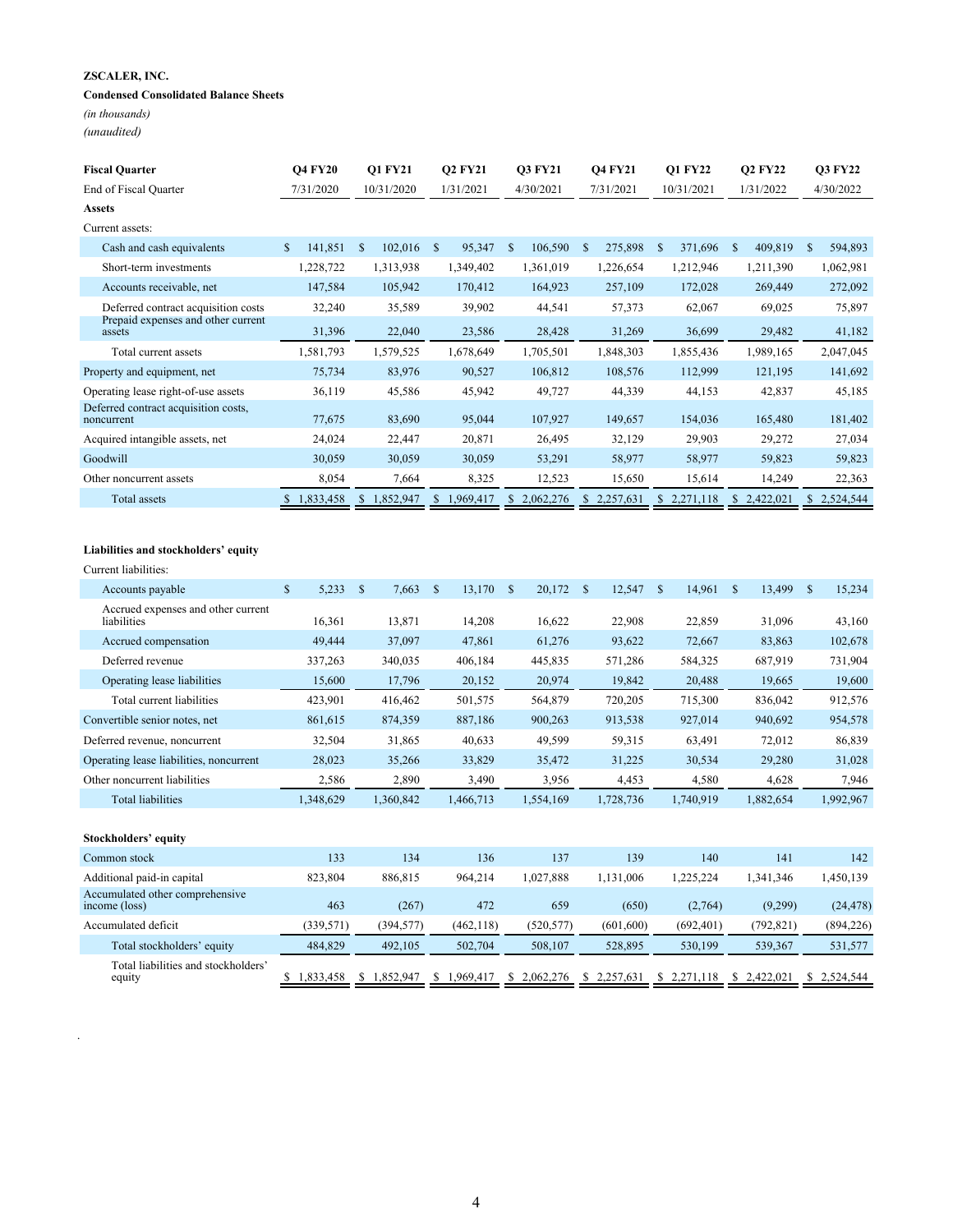#### **Condensed Consolidated Statements of Cash flows**

*(in thousands)* 

*(unaudited)*

| <b>Fiscal Quarter</b>                                                                   | <b>Q4 FY20</b>                 | Q1 FY21       | <b>Q2 FY21</b>           | Q3 FY21                  | <b>Q4 FY21</b>           | Q1 FY22                  | Q2 FY22          | Q3 FY22                         |
|-----------------------------------------------------------------------------------------|--------------------------------|---------------|--------------------------|--------------------------|--------------------------|--------------------------|------------------|---------------------------------|
| End of Fiscal Quarter                                                                   | 7/31/2020                      | 10/31/2020    | 1/31/2021                | 4/30/2021                | 7/31/2021                | 10/31/2021               | 1/31/2022        | 4/30/2022                       |
| Beginning of Fiscal Quarter                                                             | 5/1/2020                       | 8/1/2020      | 11/1/2020                | 2/1/2021                 | 5/1/2021                 | 8/1/2021                 | 11/1/2021        | 2/1/2022                        |
| <b>Cash flows from operating activities</b>                                             |                                |               |                          |                          |                          |                          |                  |                                 |
| Net loss                                                                                | $\mathbb{S}$<br>$(49, 549)$ \$ | $(55,006)$ \$ | $(67, 541)$ \$           | $(58, 459)$ \$           | $(81,023)$ \$            | (90, 801)                | -S<br>(100, 420) | - \$<br>(101, 405)              |
| Adjustments to reconcile net loss to cash provided<br>by operating activities:          |                                |               |                          |                          |                          |                          |                  |                                 |
| Depreciation and amortization expense                                                   | 5,456                          | 6,092         | 7,235                    | 8,074                    | 8,262                    | 9,017                    | 9,988            | 10,432                          |
| Amortization expense of acquired intangible assets                                      | 1,322                          | 1,577         | 1,576                    | 1,576                    | 2,066                    | 2,226                    | 2,231            | 2,238                           |
| Amortization of deferred contract acquisition costs                                     | 7,249                          | 8,678         | 9,445                    | 10,454                   | 11,981                   | 14,912                   | 16,126           | 17,755                          |
| Amortization of debt discount and issuance costs                                        | 4,885                          | 12,690        | 12,882                   | 13,076                   | 13,275                   | 13,476                   | 13,680           | 13,887                          |
| Non-cash operating lease costs                                                          | 3,906                          | 4,513         | 4,987                    | 5,656                    | 5,839                    | 6,031                    | 6,380            | 6,577                           |
| Stock-based compensation expense                                                        | 51,383                         | 57,185        | 61,380                   | 59,973                   | 79,997                   | 89,903                   | 98,988           | 105,854                         |
| Amortization (accretion) of investments purchased<br>at a premium (discount)            | 513                            | 2,605         | 2,841                    | 3,154                    | 3,115                    | 2,671                    | 1,991            | 1,280                           |
| Deferred income taxes                                                                   | (617)                          | (520)         | (461)                    | (521)                    | (904)                    | (223)                    | (436)            | 138                             |
| Impairment of assets<br>Other                                                           | 16                             | 416<br>29     | 30                       | ÷,<br>(56)               | 304                      | (13)                     | 308              | $\overline{\phantom{0}}$<br>354 |
| Changes in operating assets and liabilities, net of<br>effects of business acquisitions |                                |               |                          |                          |                          |                          |                  |                                 |
| Accounts receivable                                                                     | (42,004)                       | 41,634        | (66,315)                 | 4,553                    | (91, 477)                | 84,927                   | (97, 549)        | (2,827)                         |
| Deferred contract acquisition costs                                                     | (32, 824)                      | (18,042)      | (25, 112)                | (27,976)                 | (66, 543)                | (23,985)                 | (34, 528)        | (40, 549)                       |
| Prepaid expenses, other current and noncurrent<br>assets                                | (215)                          | 7,883         | (1,161)                  | (4,925)                  | (5,185)                  | (4,126)                  | 9,029            | (15, 257)                       |
| Accounts payable                                                                        | (1,061)                        | 76            | 4,551                    | 1,794                    | 1,030                    | (1,088)                  | 985              | 3,069                           |
| Accrued expenses, other current and noncurrent<br>liabilities                           | 1,632                          | (1,243)       | 2,976                    | 1,275                    | 3,524                    | (192)                    | 5,221            | 5,121                           |
| Accrued compensation                                                                    | 15,229                         | (12, 347)     | 10,764                   | 13,166                   | 32,294                   | (20,955)                 | 11,196           | 18,815                          |
| Deferred revenue                                                                        | 68,436                         | 2,133         | 76,751                   | 49,530                   | 134,011                  | 17,381                   | 112,213          | 59,001                          |
| Operating lease liabilities                                                             | (2,122)                        | (4,821)       | (4, 424)                 | (6,976)                  | (5,830)                  | (5,890)                  | (7, 141)         | (7, 242)                        |
| Net cash provided by operating activities                                               | 31,635                         | 53,532        | 30,404                   | 73,368                   | 44,736                   | 93,271                   | 48,262           | 77,241                          |
| Cash flows from investing activities:                                                   |                                |               |                          |                          |                          |                          |                  |                                 |
| Purchases of property, equipment and other assets                                       | (18,279)                       | (8,904)       | (10, 499)                | (14, 812)                | (13,950)                 | (6, 454)                 | (13,988)         | (27, 604)                       |
| Capitalized internal-use software                                                       | (2,441)                        | (2, 401)      | (1, 871)                 | (2,775)                  | (3,085)                  | (3,450)                  | (4,825)          | (5,892)                         |
| Payments for business acquisitions, net of cash<br>acquired                             | (30,683)                       |               | $\overline{\phantom{0}}$ | (29, 420)                | (11, 110)                | $\overline{\phantom{0}}$ | (380)            |                                 |
| Strategic investments                                                                   | (2,000)                        |               |                          | (2,877)                  | (200)                    |                          |                  |                                 |
| Purchases of short-term investments                                                     | (1,052,865)                    | (174, 663)    | (244, 975)               | (304, 834)               | (91,008)                 | (312, 840)               | (311, 414)       | (185, 857)                      |
| Proceeds from maturities of short-term investments                                      | 80,560                         | 76,582        | 207,233                  | 278,929                  | 222,473                  | 322,677                  | 306,734          | 325,868                         |
| Proceeds from sale of short-term investments                                            | 7,008                          | 11,500        |                          | 10,999                   |                          |                          |                  |                                 |
| Net cash provided by (used in) investing activities                                     | (1,018,700)                    | (97, 886)     | (50, 112)                | (64,790)                 | 103,120                  | (67)                     | (23, 873)        | 106,515                         |
| Cash flows from financing activities:                                                   |                                |               |                          |                          |                          |                          |                  |                                 |
| Proceeds from issuance of common stock upon<br>exercise of stock options                | 9.048                          | 4,519         | 6,726                    | 2,665                    | 4,311                    | 2.644                    | 2,227            | 1,319                           |
| Proceeds from issuance of common stock under the<br>employee stock purchase plan        | 9,999                          |               | 8,563                    |                          | 17,141                   |                          | 11,509           |                                 |
| Payment of deferred consideration related to<br>business acquisitions                   |                                |               | (2,250)                  |                          |                          | (50)                     |                  |                                 |
| Proceeds from issuance of convertible senior notes,<br>net of issuance costs            | 1,130,522                      |               | $\overline{\phantom{0}}$ | $\overline{\phantom{0}}$ |                          |                          |                  |                                 |
| Purchases of capped calls related to convertible<br>senior notes                        | (145, 245)                     |               |                          |                          |                          |                          |                  |                                 |
| Other                                                                                   |                                |               |                          |                          |                          |                          | (2)              | (1)                             |
| Net cash provided by financing activities                                               | 1,004,324                      | 4,519         | 13,039                   | 2,665                    | 21,452                   | 2,594                    | 13,734           | 1,318                           |
| Net increase (decrease) in cash and cash equivalents <sup>(1)</sup>                     | 17,259                         | (39, 835)     | (6,669)                  | 11,243                   | 169,308                  | 95,798                   | 38,123           | 185,074                         |
| Cash and cash equivalents at beginning of period <sup>(1)</sup>                         | 124,592                        | 141,851       | 102,016                  | 95,347                   | 106,590                  | 275,898                  | 371,696          | 409,819                         |
| Cash and cash equivalents at end of period <sup>(1)</sup>                               | \$<br>141,851                  | \$<br>102,016 | -S<br>95,347             | \$<br>106,590            | <sup>\$</sup><br>275,898 | 371,696<br>\$            | -S<br>409,819    | <sup>\$</sup><br>594,893        |

 $(1)$  We did not hold restricted cash for any periods presented.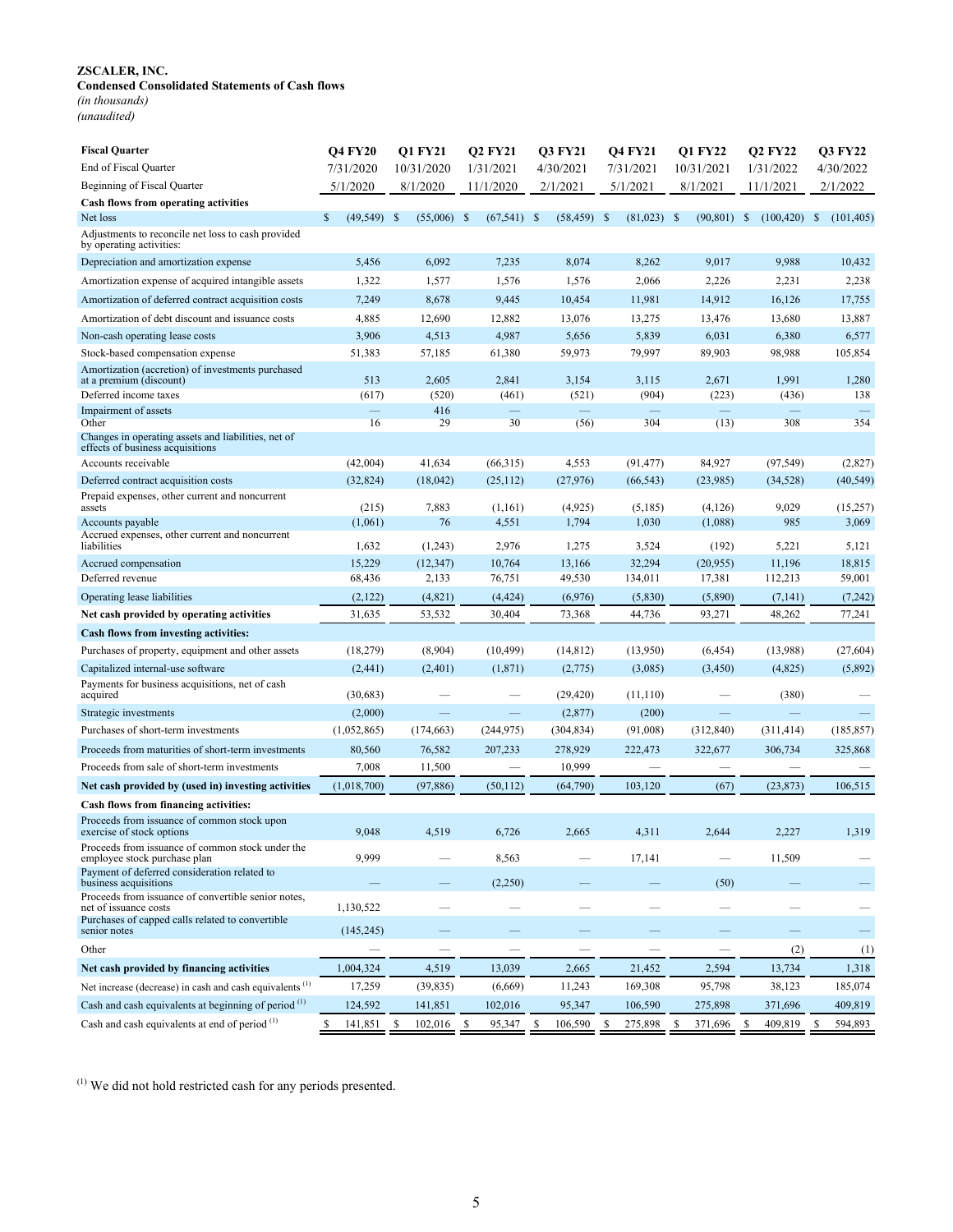## **GAAP to Non-GAAP Reconciliations**

*(in thousands, except percentages and per share amounts)(unaudited)*

| <b>Fiscal Quarter</b>                                                  |               | <b>O4 FY20</b>           |              | <b>O1 FY21</b> |               | <b>Q2 FY21</b>           |               | <b>O3 FY21</b> |               | <b>O4 FY21</b> |              | Q1 FY22    |               | <b>Q2 FY22</b> |               | <b>Q3 FY22</b> |
|------------------------------------------------------------------------|---------------|--------------------------|--------------|----------------|---------------|--------------------------|---------------|----------------|---------------|----------------|--------------|------------|---------------|----------------|---------------|----------------|
| End of Fiscal Quarter                                                  |               | 7/31/2020                |              | 10/31/2020     |               | 1/31/2021                |               | 4/30/2021      |               | 7/31/2021      |              | 10/31/2021 |               | 1/31/2022      |               | 4/30/2022      |
| Beginning of Fiscal Quarter                                            |               | 5/1/2020                 |              | 8/1/2020       |               | 11/1/2020                |               | 2/1/2021       |               | 5/1/2021       |              | 8/1/2021   |               | 11/1/2021      |               | 2/1/2022       |
| <b>GAAP</b> gross profit                                               | $\mathcal{S}$ | 94,529                   |              | \$110,851      |               | \$122,909                |               | \$137,427      |               | \$151,596      |              | \$178,348  |               | \$197,780      |               | \$222,785      |
| Stock-based compensation expense and related payroll taxes             |               | 3,117                    |              | 3,266          |               | 3,308                    |               | 3,665          |               | 5,033          |              | 5,319      |               | 5,766          |               | 6,511          |
| Amortization expense of acquired intangible assets                     |               | 1,272                    |              | 1,504          |               | 1,503                    |               | 1,503          |               | 1,958          |              | 2,056      |               | 2,000          |               | 1,980          |
| Non-GAAP gross profit                                                  |               | 98,918                   |              | \$115,621      |               | \$127,720                | $\mathbb{S}$  | 142,595        | $\mathbb{S}$  | 158,587        | $\mathbb{S}$ | 185,723    | \$.           | 205,546        |               | \$231,276      |
| Non-GAAP gross margin                                                  |               | 79%                      |              | 81%            |               | 81%                      |               | 81 %           |               | 80%            |              | 81 %       |               | 80 %           |               | 81%            |
|                                                                        |               |                          |              |                |               |                          |               |                |               |                |              |            |               |                |               |                |
| <b>GAAP</b> sales and marketing expense                                | $\mathbb{S}$  | 89,222                   | \$           | 96,889         |               | \$110,403                |               | \$115,730      |               | \$136,385      |              | \$153,786  |               | \$175,073      | $\mathbb{S}$  | 192,132        |
| Stock-based compensation expense and related payroll taxes             |               | 32,054                   |              | 32,654         |               | 33,864                   |               | 34,798         |               | 42,957         |              | 43,464     |               | 47,666         |               | 53,576         |
| Amortization expense of acquired intangible assets                     |               | 50                       |              | 73             |               | 73                       |               | 73             |               | 108            |              | 170        |               | 178            |               | 178            |
| Non-GAAP sales and marketing expense                                   | S             | 57,118                   | S.           | 64,162         | S             | 76,466                   | S             | 80,859         | <sup>S</sup>  | 93,320         |              | \$110,152  |               | \$127,229      |               | \$138,378      |
| Non-GAAP sales and marketing expense as a percentage of revenue        |               | 45 %                     |              | 45 %           |               | 49 %                     |               | 46 %           |               | 47 %           |              | 48 %       |               | 50 %           |               | 48 %           |
|                                                                        |               |                          |              |                |               |                          |               |                |               |                |              |            |               |                |               |                |
| <b>GAAP</b> research and development expense                           | $\mathbb{S}$  | 32,785                   | $\mathbb{S}$ | 35,770         | <sup>\$</sup> | 41,751                   | $\mathbb{S}$  | 40,952         | $\mathbb{S}$  | 56,180         | $\mathbb{S}$ | 65,216     | $\mathbb{S}$  | 69,195         | $\mathbf S$   | 76,578         |
| Stock-based compensation expense and related payroll taxes             |               | 13,458                   |              | 14,900         |               | 17,747                   |               | 15,033         |               | 25,558         |              | 28,570     |               | 30,000         |               | 31,366         |
| Amortization expense of acquired intangible assets                     |               |                          |              |                |               |                          |               |                |               |                |              |            |               | 53             |               | 80             |
| Non-GAAP research and development expense                              | S             | 19,327                   | \$.          | 20,870         | <b>S</b>      | 24,004                   | S             | 25,919         | <sup>\$</sup> | 30,622         | S.           | 36,646     |               | 39,142         | S.            | 45,132         |
| Non-GAAP research and development expense as a percentage of revenue   |               | 15%                      |              | 15%            |               | 15 %                     |               | 15 %           |               | 16%            |              | $16\%$     |               | 15 %           |               | 16%            |
| <b>GAAP</b> general and administrative expense                         | <sup>\$</sup> | 17,409                   | $\mathbb{S}$ | 20,859         | <sup>\$</sup> | 24,653                   | <sup>\$</sup> | 24,595         | <sup>\$</sup> | 26,428         | $\mathbb{S}$ | 33,717     | <sup>\$</sup> | 37,444         | \$            | 40,672         |
| Stock-based compensation expense and related payroll taxes             |               | 7,351                    |              | 9,509          |               | 12,194                   |               | 11,681         |               | 12,395         |              | 18,741     |               | 20,613         |               | 20,113         |
| Litigation-related expenses                                            |               | $\overline{3}$           |              |                |               |                          |               |                |               |                |              |            |               |                |               |                |
| Asset impairment related to facility exit <sup>(1)</sup>               |               | $\overline{\phantom{0}}$ |              | 416            |               |                          |               |                |               |                |              |            |               |                |               |                |
| Non-GAAP general and administrative expense                            | <sup>\$</sup> | 10,055                   | \$.          | 10,934         | $\mathbb{S}$  | 12,459                   | $\mathbf S$   | 12,914         | $\mathcal{S}$ | 14,033         | $\mathbf S$  | 14,976     | $\mathbb{S}$  | 16,831         | $\mathcal{S}$ | 20,559         |
| Non-GAAP general and administrative expense as a percentage of revenue |               | 8 %                      |              | 8 %            |               | 8 %                      |               | 7%             |               | 7%             |              | 6 %        |               | 7%             |               | 7%             |
|                                                                        |               |                          |              |                |               |                          |               |                |               |                |              |            |               |                |               |                |
| <b>GAAP</b> total operating expenses                                   | $\mathbb{S}$  | 139,416                  |              | \$153,518      |               | \$176,807                |               | \$181,277      | S.            | 218,993        |              | \$252,719  | S.            | 281,712        |               | \$ 309,382     |
| Stock-based compensation expense and related payroll taxes             |               | 52,863                   |              | 57,063         |               | 63,805                   |               | 61,512         |               | 80,910         |              | 90,775     |               | 98,279         |               | 105,055        |
| Litigation-related expenses                                            |               | $\overline{3}$           |              |                |               |                          |               |                |               |                |              |            |               |                |               |                |
| Amortization expense of acquired intangible assets                     |               | 50                       |              | 73             |               | 73                       |               | 73             |               | 108            |              | 170        |               | 231            |               | 258            |
| Asset impairment related to facility exit <sup>(1)</sup>               |               | $\overline{\phantom{0}}$ |              | 416            |               | $\overline{\phantom{0}}$ |               |                |               |                |              |            |               |                |               |                |
| <b>Non-GAAP</b> total operating expenses                               | -S            | 86,500                   |              | 95,966         |               | \$112,929                | $\mathbf{s}$  | 119,692        |               | \$137,975      |              | \$161,774  |               | \$183,202      | $\mathbb{S}$  | 204,069        |
| Non-GAAP total operating expenses as a percentage of revenue           |               | 69 %                     |              | 67 %           |               | 72 %                     |               | 68 %           |               | 70 %           |              | 70 %       |               | 72 %           |               | 71 %           |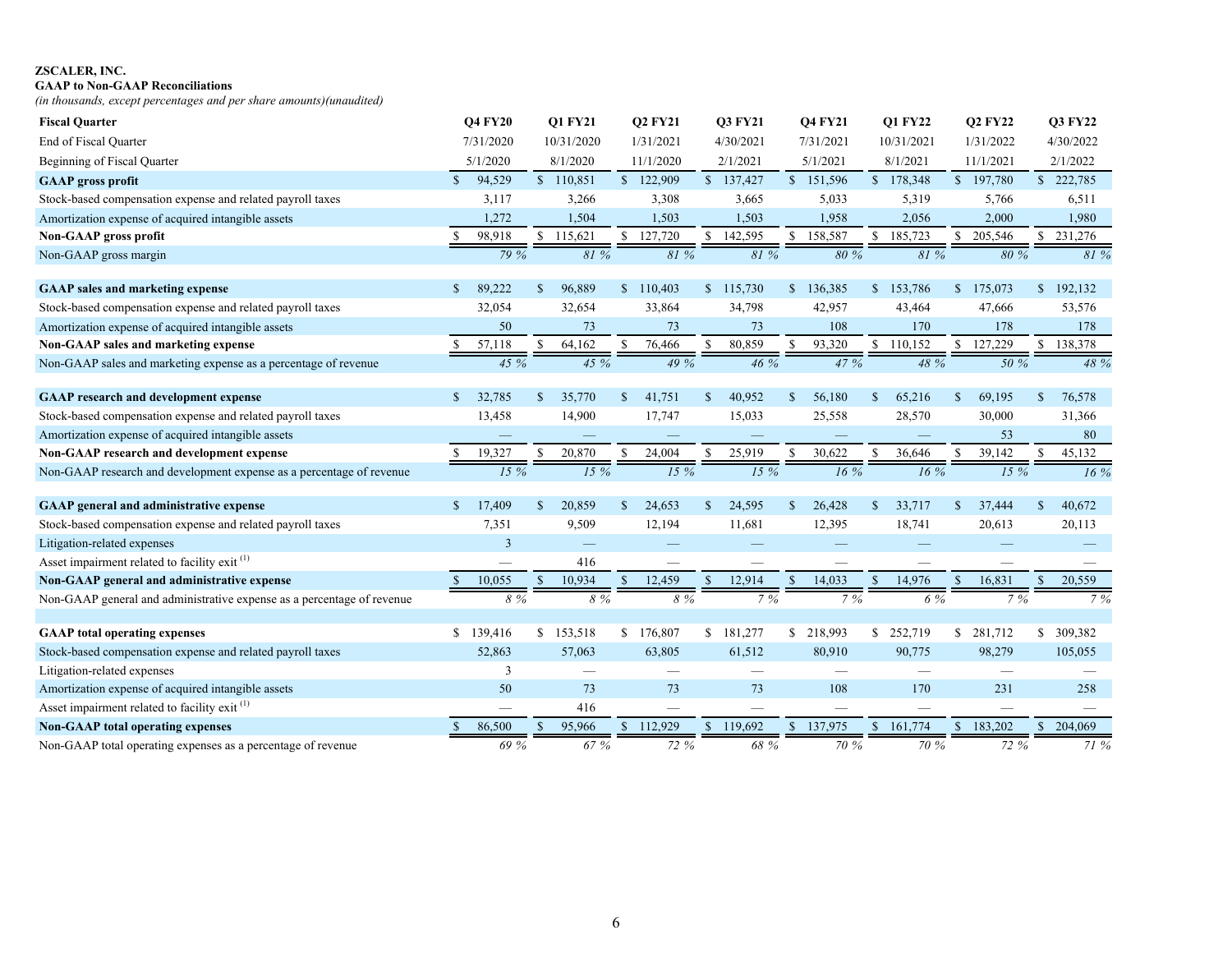| <b>Fiscal Quarter</b>                                                                   |                | <b>Q4 FY20</b>           |              | Q1 FY21     |              | <b>Q2 FY21</b> |               | <b>Q3 FY21</b> |               | <b>Q4 FY21</b> |              | Q1 FY22                  |               | <b>Q2 FY22</b>           |               | <b>Q3 FY22</b> |
|-----------------------------------------------------------------------------------------|----------------|--------------------------|--------------|-------------|--------------|----------------|---------------|----------------|---------------|----------------|--------------|--------------------------|---------------|--------------------------|---------------|----------------|
| End of Fiscal Quarter                                                                   |                | 7/31/2020                |              | 10/31/2020  |              | 1/31/2021      |               | 4/30/2021      |               | 7/31/2021      |              | 10/31/2021               |               | 1/31/2022                |               | 4/30/2022      |
| Beginning of Fiscal Quarter                                                             |                | 5/1/2020                 |              | 8/1/2020    |              | 11/1/2020      |               | 2/1/2021       |               | 5/1/2021       |              | 8/1/2021                 |               | 11/1/2021                |               | 2/1/2022       |
| <b>GAAP</b> loss from operations                                                        | $\mathbf S$    | (44, 887)                |              | (42,667)    |              | \$(53,898)     |               | (43,850)       |               | (67, 397)      |              | $\sqrt{74,371}$          |               | \$ (83,932)              |               | \$ (86,597)    |
| Stock-based compensation expense and related payroll taxes                              |                | 55,980                   |              | 60,329      |              | 67,113         |               | 65,177         |               | 85,943         |              | 96,094                   |               | 104,045                  |               | 111,566        |
| Litigation-related expenses                                                             |                | $\overline{3}$           |              |             |              |                |               |                |               |                |              | $\equiv$                 |               | $\overline{\phantom{m}}$ |               |                |
| Amortization expense of acquired intangible assets                                      |                | 1,322                    |              | 1,577       |              | 1,576          |               | 1,576          |               | 2,066          |              | 2,226                    |               | 2,231                    |               | 2,238          |
| Asset impairment related to facility exit <sup>(1)</sup>                                |                | $\overline{\phantom{0}}$ |              | 416         |              |                |               |                |               |                |              | $\overline{\phantom{0}}$ |               |                          |               |                |
| <b>Non-GAAP</b> income from operations                                                  | \$             | 12,418                   | \$           | 19,655      |              | 14,791         |               | 22,903         | S             | 20,612         |              | 23,949                   | S.            | 22,344                   |               | 27,207         |
| Non-GAAP operating margin                                                               |                | 10%                      |              | 14%         |              | 9%             |               | 13%            |               | 10%            |              | 10%                      |               | 9%                       |               | 9%             |
|                                                                                         |                |                          |              |             |              |                |               |                |               |                |              |                          |               |                          |               |                |
| <b>GAAP</b> interest expense                                                            | $\mathbb{S}$   | (5,025)                  | $\mathbb{S}$ | (13,049)    | \$           | (13,245)       | $\mathbb{S}$  | (13, 436)      | $\mathbb{S}$  | (13, 634)      | $\mathbb{S}$ | (13, 835)                | $\mathbb{S}$  | (14,040)                 | $\mathbb{S}$  | (14,246)       |
| Amortization of debt discount and issuance costs                                        |                | 4,885                    |              | 12,690      |              | 12,882         |               | 13,077         |               | 13,274         |              | 13,476                   |               | 13,680                   |               | 13,887         |
| <b>Non-GAAP</b> interest expense                                                        | $\mathbb{S}$   | (140)                    | $\mathbb{S}$ | (359)       | $\mathbb{S}$ | (363)          | $\mathcal{S}$ | (359)          | $\mathbb{S}$  | (360)          | $\mathbb{S}$ | (359)                    | $\mathcal{S}$ | (360)                    | <sup>S</sup>  | (359)          |
|                                                                                         |                |                          |              |             |              |                |               |                |               |                |              |                          |               |                          |               |                |
| <b>GAAP</b> net loss                                                                    | $\mathbb{S}^-$ | (49, 549)                |              | \$ (55,006) | \$           | (67, 541)      | $\mathbb{S}$  | (58, 459)      | $\mathbb{S}$  | (81,023)       | $\mathbb{S}$ | (90, 801)                |               | \$(100, 420)             |               | \$(101, 405)   |
| Stock-based compensation expense and related payroll taxes                              |                | 55,980                   |              | 60,329      |              | 67,113         |               | 65,177         |               | 85,943         |              | 96,094                   |               | 104,045                  |               | 111,566        |
| Amortization expense of acquired intangible assets                                      |                | 1,322                    |              | 1,577       |              | 1,576          |               | 1,576          |               | 2,066          |              | 2,226                    |               | 2,231                    |               | 2,238          |
| Asset impairment related to facility exit <sup>(1)</sup>                                |                |                          |              | 416         |              |                |               |                |               |                |              |                          |               |                          |               |                |
| Litigation-related expenses                                                             |                | $\overline{3}$           |              |             |              |                |               |                |               |                |              |                          |               |                          |               |                |
| Amortization of debt discount and issuance costs                                        |                | 4,885                    |              | 12,690      |              | 12,882         |               | 13,077         |               | 13,274         |              | 13,476                   |               | 13,680                   |               | 13,887         |
| Benefit for income taxes <sup>(2)</sup>                                                 |                | (620)                    |              |             |              |                |               |                |               |                |              |                          |               | (361)                    |               | (1, 554)       |
| <b>Non-GAAP</b> net income                                                              |                | 12.021                   | \$           | 20,006      |              | 14,030         |               | 21,371         | \$            | 20,260         | S            | 20,995                   | $\mathcal{S}$ | 19,175                   |               | 24,732         |
| Non-GAAP net income as a percentage of revenue                                          |                | 10 %                     |              | 14%         |              | 9%             |               | 12%            |               | 10 %           |              | 9%                       |               | 8 %                      |               | 9%             |
|                                                                                         |                |                          |              |             |              |                |               |                |               |                |              |                          |               |                          |               |                |
| <b>GAAP</b> net loss per share, basic and diluted                                       | $\mathbb{S}$   | (0.38)                   | $\mathbb{S}$ | (0.41)      | $\mathbb{S}$ | (0.50)         | <sup>\$</sup> | (0.43)         | $\mathcal{S}$ | (0.59)         | $\mathbb{S}$ | (0.65)                   | $\mathbb{S}$  | (0.71)                   | $\mathcal{S}$ | (0.72)         |
| Stock-based compensation expense and related payroll taxes                              |                | 0.40                     |              | 0.42        |              | 0.46           |               | 0.45           |               | 0.59           |              | 0.65                     |               | 0.70                     |               | 0.76           |
| Amortization expense of acquired intangible assets                                      |                | 0.01                     |              | 0.01        |              | 0.01           |               | 0.01           |               | 0.01           |              | 0.02                     |               | 0.01                     |               | 0.02           |
| Asset impairment related to facility exit <sup>(1)</sup>                                |                |                          |              |             |              |                |               |                |               |                |              |                          |               |                          |               |                |
| Litigation-related expenses                                                             |                |                          |              |             |              |                |               |                |               |                |              |                          |               |                          |               |                |
| Amortization of debt discount and issuance costs                                        |                | 0.03                     |              | 0.09        |              | 0.09           |               | 0.09           |               | 0.09           |              | 0.09                     |               | 0.09                     |               | 0.09           |
| Benefit for income taxes <sup>(2)</sup>                                                 |                |                          |              |             |              |                |               |                |               |                |              |                          |               | $\equiv$                 |               | (0.01)         |
| Adjustment to total fully diluted earnings per share $(3)$                              |                | 0.02                     |              | 0.03        |              | 0.04           |               | 0.03           |               | 0.04           |              | 0.03                     |               | 0.04                     |               | 0.03           |
| Non-GAAP net income per share, diluted                                                  | <sup>\$</sup>  | 0.08                     | \$           | 0.14        | \$.          | 0.10           | <sup>\$</sup> | 0.15           | $\mathbb{S}$  | 0.14           | $\mathbb{S}$ | 0.14                     | \$            | 0.13                     |               | 0.17           |
|                                                                                         |                |                          |              |             |              |                |               |                |               |                |              |                          |               |                          |               |                |
| Weighted-average shares used in computing GAAP net loss per share,<br>basic and diluted |                | 131,660                  |              | 133,452     |              | 135,024        |               | 136,385        |               | 137,778        |              | 139,296                  |               | 140,515                  |               | 141,422        |
| Potentially diluted shares                                                              |                | 9,805                    |              | 9,920       |              | 10,719         |               | 10,220         |               | 9,869          |              | 10,944                   |               | 10,687                   |               | 8,233          |
| Antidilutive impact of capped call transactions <sup>(4)</sup>                          |                |                          |              |             |              | (1,120)        |               | (1,692)        |               | (1,973)        |              | (2,699)                  |               | (2, 401)                 |               | (2,740)        |
| Weighted-average shares used in computing non-GAAP net income per<br>share, diluted     |                | 141,465                  |              | 143,372     |              | 144,623        |               | 144,913        |               | 145,674        |              | 147,541                  |               | 148,801                  |               | 146,915        |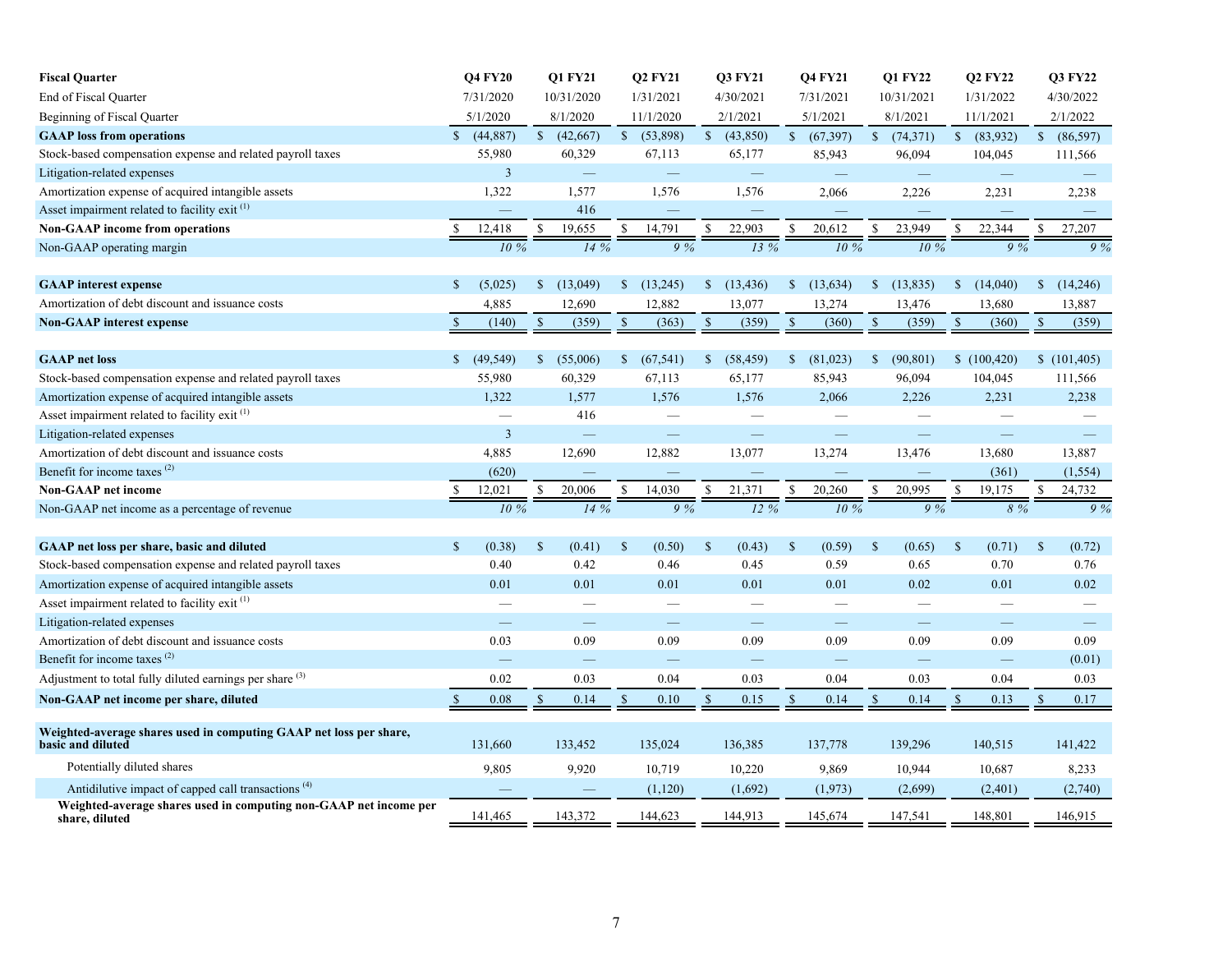(1) Consists of asset impairment charges related to the relocation of our corporate headquarters.

<sup>(2)</sup> We use our GAAP provision for income taxes for purposes of determining our non-GAAP income tax expense. The difference between our GAAP and non-GAAP income tax expense represents the effects of stock-based compensation expense recognized in foreign jurisdictions and any income tax benefits associated with business combinations. The income tax benefit related to stock-based compensation expense included in the GAAP provision for income taxes was not material for all periods presented. In the fiscal quarter ended July 31, 2020 and January 31, 2022 we recorded a tax benefit of \$0.6 million and \$0.4 million, respectively, associated with intangible assets recognized as a result of our business acquisitions. In the fiscal quarter ended April 30, 2022, we recorded a tax benefit of \$1.6 million associated with a refund of certain foreign withholding taxes relating to the prior fiscal year. 

<sup>(3)</sup> The sum of the fully diluted earnings per share impact of individual reconciling items may not total to fully diluted non-GAAP net income per share due to the weighted-average shares used in computing the GAAP net loss per share differs from the weighted-average shares used in computing the non-GAAP net income per share, and due to rounding of the individual reconciling items. The GAAP net loss per share calculation uses a lower share count as it excludes potentially dilutive shares, which are included in calculating the non-GAAP income per share.

<sup>(4)</sup> We exclude the in-the-money portion of our convertible senior notes for non-GAAP weighted-average diluted shares as they are covered by our capped call transactions. Our outstanding capped call transactions are antidilutive under GAAP but are expected to mitigate the dilutive effect of our convertible notes and therefore are included in the calculations of non-GAAP diluted shares outstanding.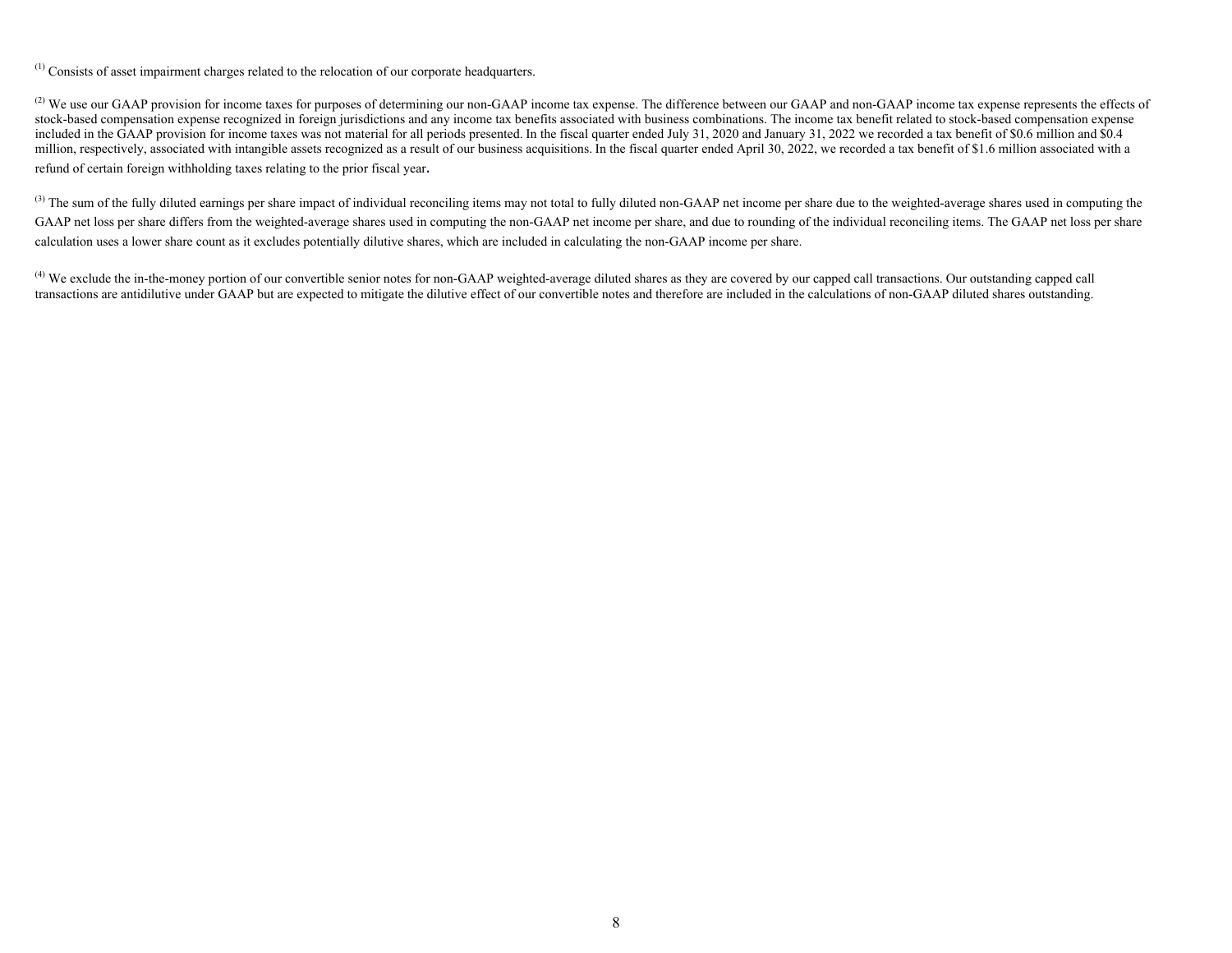## **Free Cash Flow and Free Cash Flow Margin**

*(in thousands, except percentages) (unaudited)*

| <b>Fiscal Quarter</b>                                                                  | <b>Q4 FY20</b> |    | <b>O1 FY21</b> |              | <b>O2 FY21</b> |    | <b>O3 FY21</b> |    | <b>O4 FY21</b> |     | <b>O1 FY22</b> |     | <b>Q2 FY22</b> | <b>O3 FY22</b> |
|----------------------------------------------------------------------------------------|----------------|----|----------------|--------------|----------------|----|----------------|----|----------------|-----|----------------|-----|----------------|----------------|
| End of Fiscal Quarter                                                                  | 7/31/2020      |    | 10/31/2020     |              | 1/31/2021      |    | 4/30/2021      |    | 7/31/2021      |     | 10/31/2021     |     | 1/31/2022      | 4/30/2022      |
| Beginning of Fiscal Quarter                                                            | 5/1/2020       |    | 8/1/2020       |              | 11/1/2020      |    | 2/1/2021       |    | 5/1/2021       |     | 8/1/2021       |     | 11/1/2021      | 2/1/2022       |
|                                                                                        |                |    |                |              |                |    |                |    |                |     |                |     |                |                |
| Revenue                                                                                | \$<br>125,887  |    | \$142,578      | <sup>S</sup> | 157,044        |    | \$176,404      |    | \$197,074      |     | \$230,517      |     | \$255,563      | \$286,807      |
|                                                                                        |                |    |                |              |                |    |                |    |                |     |                |     |                |                |
| Free cash flows                                                                        |                |    |                |              |                |    |                |    |                |     |                |     |                |                |
| Net cash provided by operating activities                                              | \$<br>31,635   | S. | 53,532         | -S           | 30,404         | S. | 73,368         | S. | 44,736         | \$. | 93,271         | \$. | 48,262         | 77,241         |
| Less: Purchases of property, equipment and other assets                                | (18,279)       |    | (8,904)        |              | (10, 499)      |    | (14, 812)      |    | (13,950)       |     | (6, 454)       |     | (13,988)       | (27,604)       |
| Less: Capitalized internal-use software                                                | (2,441)        |    | (2,401)        |              | (1, 871)       |    | (2,775)        |    | (3,085)        |     | (3,450)        |     | (4,825)        | (5,892)        |
| Free cash flow                                                                         | 10,915         |    | 42,227         |              | 18,034         |    | 55,781         |    | 27,701         |     | 83,367         |     | 29,449         | 43,745         |
| Year-over-year growth                                                                  | 45 %           |    | 348 %          |              | $(1035)\%$     |    | $(513)\%$      |    | 154%           |     | 97 %           |     | 63 %           | $(22)\%$       |
|                                                                                        |                |    |                |              |                |    |                |    |                |     |                |     |                |                |
| Free cash flow margin                                                                  |                |    |                |              |                |    |                |    |                |     |                |     |                |                |
| Net cash provided by operating activities, as a percentage of revenue                  | 25 %           |    | 38 %           |              | 19%            |    | 42 %           |    | 23 %           |     | 40%            |     | 19%            | 27 %           |
| Less: Purchases of property, equipment and other assets, as a percentage of<br>revenue | $(14)\%$       |    | $(6)\%$        |              | (7)%           |    | $(8)\%$        |    | (7)%           |     | $(3)\%$        |     | $(5)\%$        | $(10)\%$       |
| Less: Capitalized internal-use software, as a percentage of revenue                    | $(2)\%$        |    | $(2)\%$        |              | $(1)\%$        |    | $(2)\%$        |    | $(2)\%$        |     | $(1)\%$        |     | $(2)\%$        | $(2)\%$        |
| Free cash flow margin                                                                  | 9%             |    | 30%            |              | $11\%$         |    | 32%            |    | 14%            |     | 36%            |     | $12\%$         | 15%            |